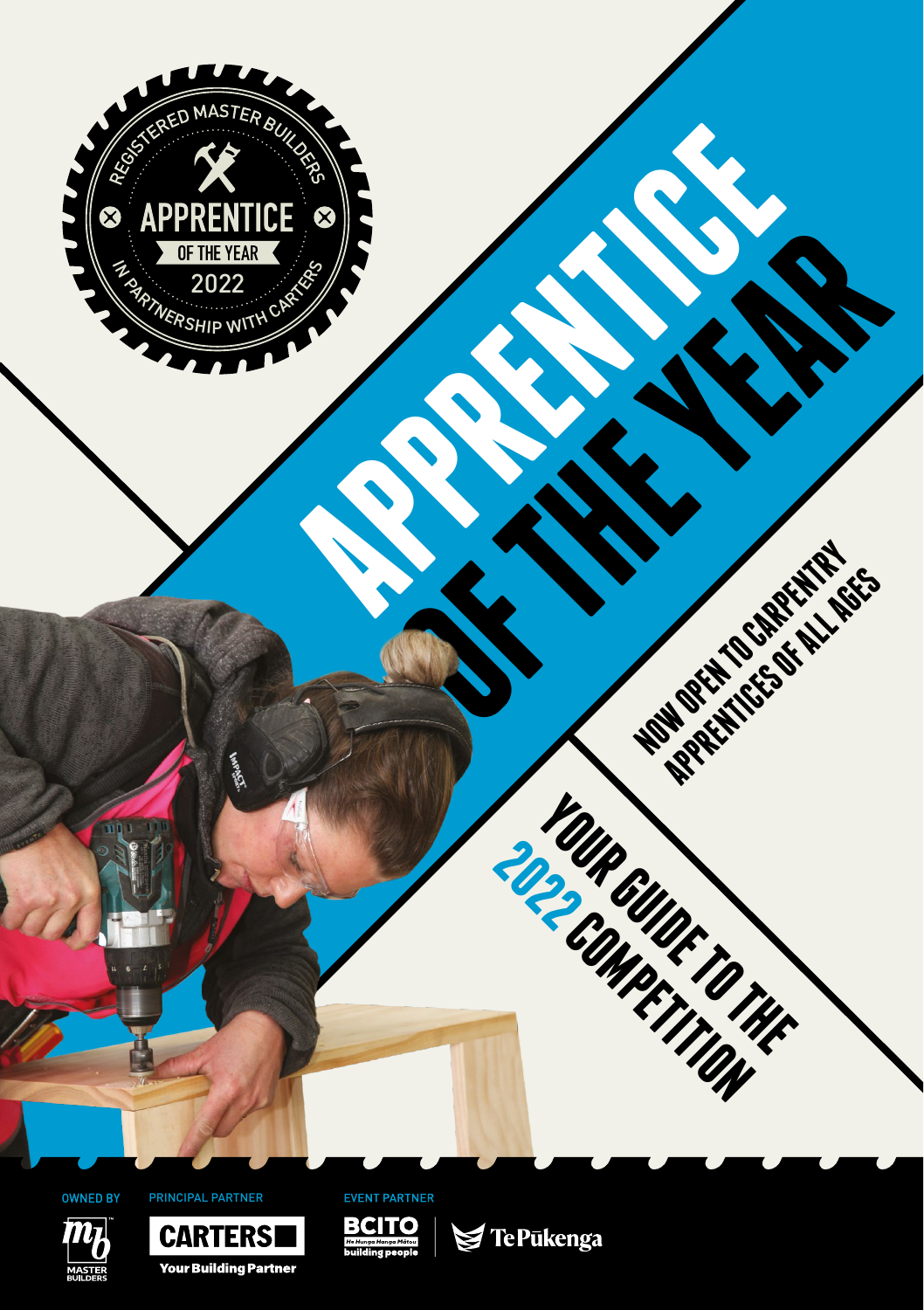# **APPRENTICES**

### **NOW OPEN TO CARPENTRY APPRENTICES OF ALL AGES**

**Apprentice of the Year celebrates the construction industry's future leaders. It recognises excellence amongst carpentry apprentices and raises awareness of what a great choice of career the building and construction industry is.**

#### **KEY DATES**

Entries open: **18 March 2022** Entries close: **14 April 2022**

#### **ENTRY CRITERIA**

闓

- Completed at least two years of your National Certificate in Carpentry on-site by 14 April 2022
- 1<sup>st</sup> or 2<sup>nd</sup> time entering competition
- You must still be an apprentice at time of entries closing on 14 April 2022

Visit our website for the full list of entry criteria and our terms and conditions.

### **WHY SHOULD I ENTER?**

- Be recognised for being a great apprentice
- Build your skills to fast-track your career
- Meet industry leaders and other apprentices
- Get a free membership to Registered Master Builders for a year – loaded with free training and social events
- Win amazing prizes!

All completed entries will get a CARTERS gift pack.



apprenticeoftheyear.co.nz **ENTER NOW AND SHOW YOU'VE GOT WHAT IT TAKES!**

To participate in our competition you must have a valid COVID-19 vaccination pass. This will be verified at each stage of the competition.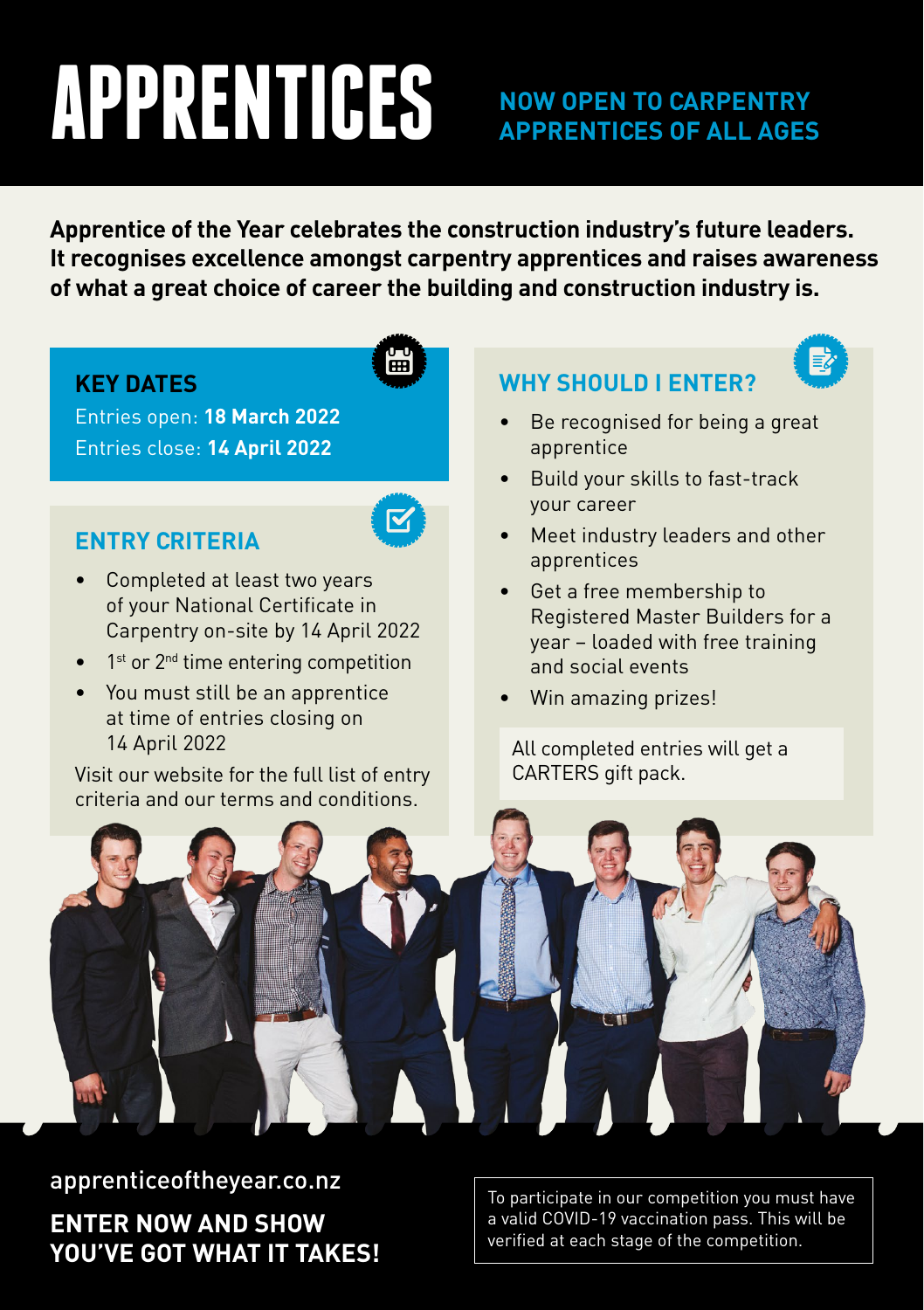

#### **PRIZES**

#### **Regional Winners**

- \$2,000 CARTERS Account Credit
- The opportunity to attend an Outward Bound course
- Represent your region as one of the Top 10 at the National Finals
- The chance to attend National House of the Year with travel and accommodation paid

#### **National Winner**

- \$5,000 Career Advancement Grant from CARTERS
- Use of a brand new ute for one year, courtesy of principal partner CARTERS



**Any questions?** Contact 0800 762 328 AOY@masterbuilder.org.nz

# **EMPLOYERS**

**Apprentice of the Year also celebrates you, the employer, for investing in apprentices and giving back to the industry. It showcases the benefits to your business of mentoring the sector's future leaders.**

# **WHAT'S IN IT FOR YOU?**

Get recognition as a great employer for helping your apprentice realise their potential

G

- Meet industry leaders and get acknowledged for encouraging future leaders
- Attract talent by showing you value staff and the future of the industry
- Get exposure for your business for having a top apprentice
- Receive an Employers Award for mentoring winning apprentices